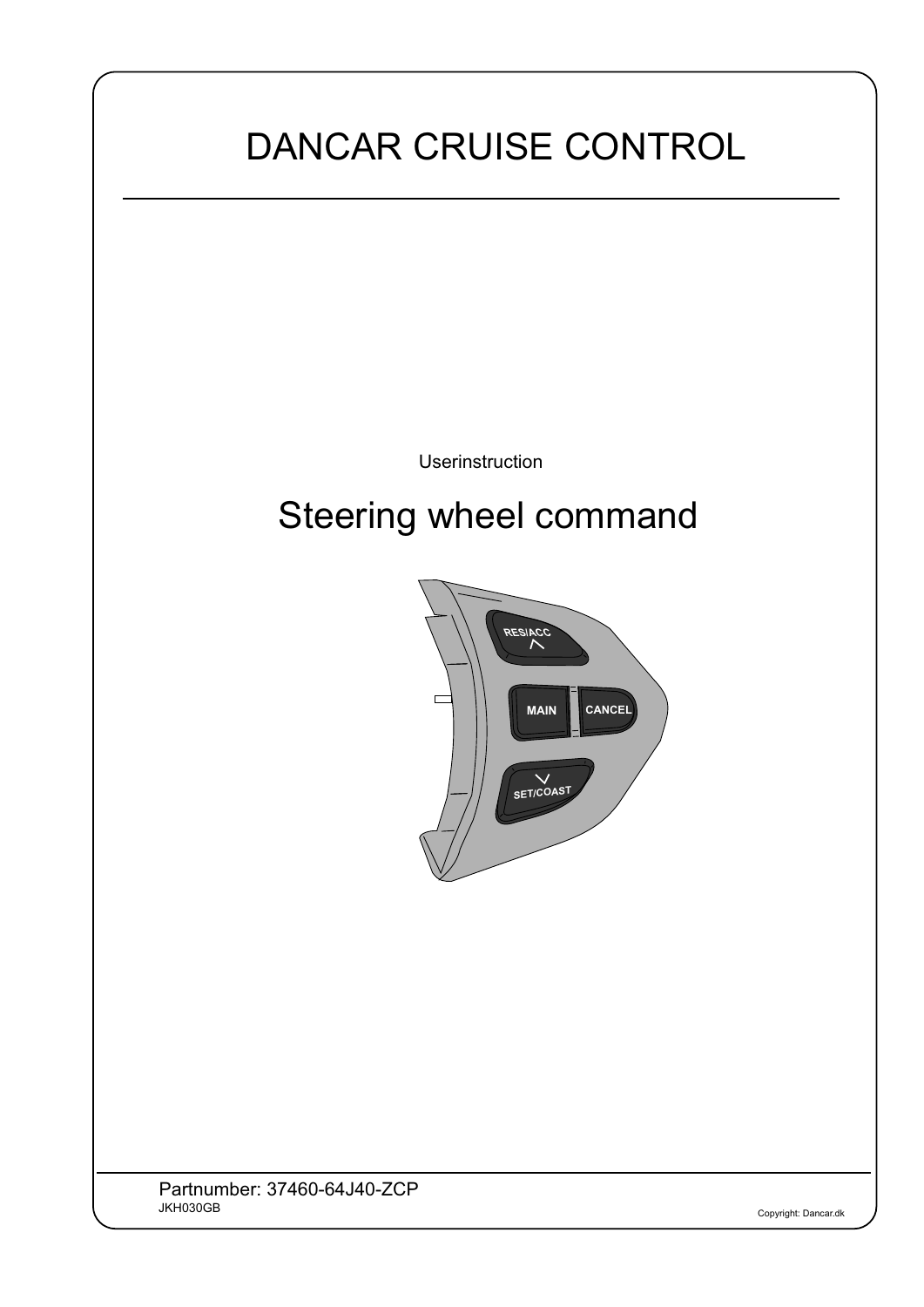

# **To activate the system**

Push "Main" button (B) to turn the system on. When the system is ready for use, the "cruise" indicator in the instrument panel light up.

### **Storing desired cruising speed**

To store your desired cruising speed press push the "Res/Acc"(A) button. A "click" is heard from the unit. This is a safety feature. You must be travelling at a speed above 35 km/h or less than 140 km/h. The system is tested and approved at speeds between 35 km/h and 140 km/h.

The desired cruising speed is now stored and the vehicle will travel at this speed without need to use either the accelerator or the brakes.

### **Changing cruising speed**

Each push on the "Res/Acc" button (A) will increase the cruising speed by approx. 1 km/h. Each push on the "Set/Coast" button (C) will reduce the cruising speed by approx. 1 km/h. If keys are hold down for more than 1 sec., the cruise speed will change until release of the button.

### **Using the last stored cruising speed. (Memory function)**

The system remembers the last stored cruising speed until the ignition or system is turned off. This last stored cruising speed can be used at speeds over 35 km/h. Pushing the "Res/Acc-" button will bring the vehicle to the last set speed.

### **Increasing speed with the accelerator**

When travelling at the set cruising speed, the accelerator may be used to increase the vehicle's speed. A "click" sound is heard from unit (safety feature).

#### **To de-activate the system**

The system can be turned off by pushing the brake or clutch pedal (not with automatic gearbox), or by pushing the Cancel button (D). When using button "Main" (B) for de-activation, the system lose the memory of last stored cruise speed and the "cruise" indication in instrument panel switch off.

When using the clutch, for de-activation, the rpm, will raise a bit, before the system switch off. This is normal.

## **Safety note:**

**To prevent possible damage to the engine from high revs, store the desired cruising speed in the gear that will be used for driving at this speed. Do never use the cruise system in congested traffic or on wet slippery road. If a situation ever arise where system will not disengage according to normal use, you can always turn the**  ignition to OFF. If the veichle has a steering lock, be sure it cannot be activated when the ignition key is in the **ignition lock or the car is in gear.**